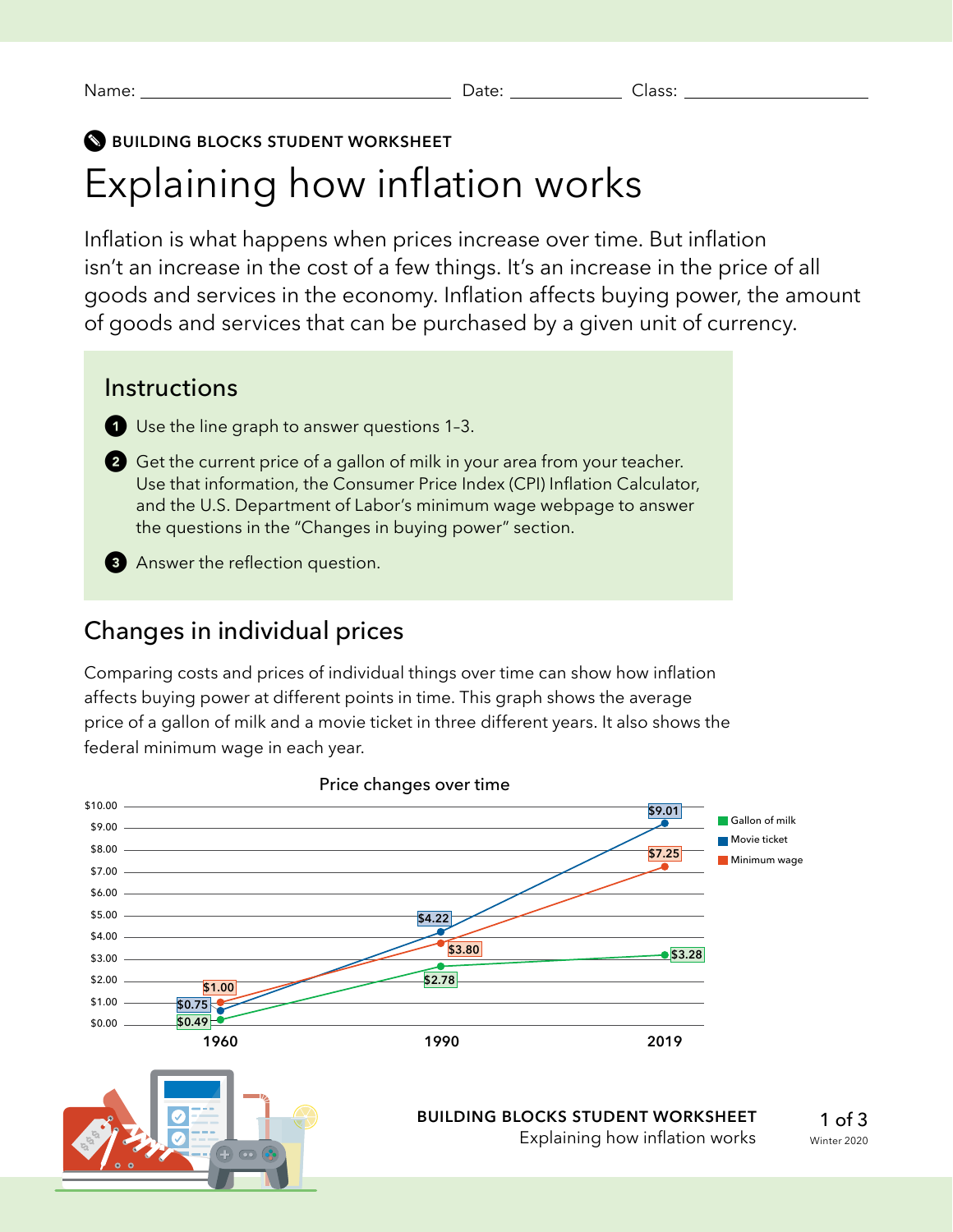1. Imagine you worked for one hour at the federal minimum wage. Answer the following questions about the buying power of the money you made (before taxes).

| Question                                 | 1960 | 1990 | 2019 |
|------------------------------------------|------|------|------|
| How much did you make in one hour?       |      |      |      |
| Did you earn enough to go to the movies? |      |      |      |
| How many gallons of milk could you buy?  |      |      |      |

- 2. Was the increase in the minimum wage higher or lower than the increase in the price of milk?
- 3. Was the increase in the minimum wage higher or lower than the increase in the price of a movie ticket?

### Changes in buying power

The CPI Inflation Calculator [\(https://www.bls.gov/data/inflation\\_calculator.htm\)](https://www.bls.gov/data/inflation_calculator.htm) is a tool used to measure inflation. Measuring inflation gives us information about the buying power of a dollar. The Inflation Calculator compares buying power in two different points in time. Use the Inflation Calculator to compare buying power in January 1960 to January of the current year.

- 4. The federal minimum wage was \$1.00 in January 1960. How much buying power does \$1.00 in 1960 have in January of this year?
	- Is that higher or lower than the federal minimum wage today? (You can find this at the U.S. Department of Labor's minimum wage webpage at [https://www.dol.gov/general/topic/wages/minimumwage.](https://www.dol.gov/general/topic/wages/minimumwage)) Why do you think that is?
	- ° How do you think that relates to people's quality of life now as compared to 1960? Why do you think that?